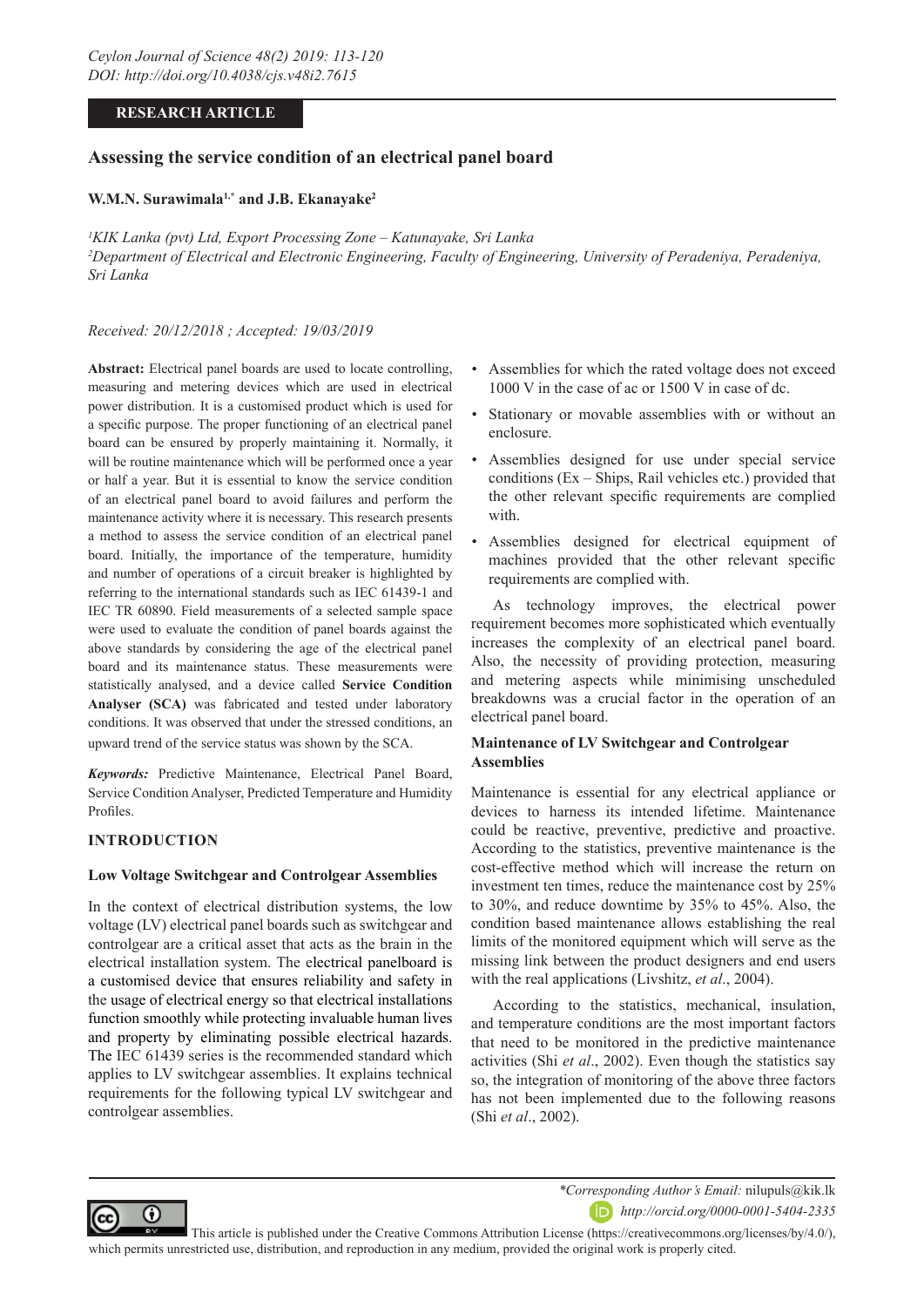- Because of the compact and various structures of electrical panel boards, it is difficult to install sensors and transmitters inside the panel board.
- Cost impact of existing sensors and transmitters will be significant compared to the cost of the panel board.
- Introduction of sensors and transmitters will affect the original function of the panel board.

Most of the existing predictive maintenance activities are carried out using complex technologies such as thermography, vibration analysis, ultrasonic analysis etc. Since these measurements should be analysed using different software, the necessity of a device which indicates the condition of an electrical panel board was risen (Lazarescu & Andea, 2017). Some of the characteristics of this device include,

- Operating as an independent service,
- Working as a flexible and versatile device,
- No interaction with the service capacity of the electrical panel board or any aspect of its reliability, and
- Compatible to be integrated into a control automation system

By considering the factors mentioned above, in this research project, the design and fabrication of a costeffective device called **Service Condition Analyser (SCA)**, which gives the operator a performance indicator of electrical panel board, is presented.

#### **THEORETICAL ANALYSIS**

#### **Predicted Temperature Profile**

According to the IEC 61439-1 standard for low voltage switchgear and controlgear assemblies, the proper operating conditions can be summarised as follows.

- The normal operating conditions are implied as the designed conditions that ensure the proper operation. If these conditions are not met, appropriate steps should be taken to ensure proper operation.
- The ambient air temperature for indoor installations shall not exceed +40 °C and its average shall not exceed +35 °C over a period of 24 h. The lower limit of the ambient air temperature shall be –5 °C. Similarly, ambient air temperature for outdoor installations shall not exceed +40 °C and its average shall not exceed +35 °C over a period of 24 h. The lower limit of the ambient air temperature shall be –25 °C.

During the operation of panel boards, it is important to consider the temperature rise in the air inside them due to the power losses of the various components in the panel board which is described in IEC TR 60890. Figure 1 shows the calculation process used to evaluate the temperature rise of air inside the panel board.

Firstly, enclosure constant (k), temperature rise factor (d), temperature distribution factor (c) and exponent for the effective power loss (x) were found by referring to IEC TR 60890. As per IEC TR 60890, effective power loss was calculated by using equation 01 with the aid of actual

current (I), rated current  $(I<sub>rad</sub>)$ , current independent power loss  $(P_1)$  and current dependent power loss  $(P_2)$  which are mentioned in manufacturer's catalogues.

$$
P_{total\;loss} = P_1 + \left(\frac{I}{I_{rated}}\right)^2 * P_2 \quad \dots \dots \dots \dots \dots (01)
$$

By using these values and equations 02 and 03, the temperature rises at the mid-point  $( \Delta t_{0.5})$ , and the temperature rise at the top  $(∆t<sub>1</sub>)$  were calculated respectively. Temperature rise at the bottom was assumed to be zero as per IEC TR 60890.

Temperature rise at mid-height of enclosure

…………… ……………….(02)

Temperature rise at the top of the enclosure

………………………….(03)

According to  $\Delta t_{0.5}$  and  $\Delta t_1$  values, predicted temperature profile was obtained as shown in Figure 2.

#### **Predicted Humidity Profile**

As per IEC 61439-1, Humidity in the air inside the electrical panel board should be as follows.

"The air must be clean, and its relative humidity will not exceed 50% at a maximum temperature of +40 °C. But higher relative humidity may be permitted at lower temperatures, for example, 90% at +20 °C."

Even though the temperature is the prime factor that determines the humidity inside an electrical panel board, in this study for completeness with the conditions stipulated in IEC 61439-1, the humidity was also included as an indicating parameter.

## **FIELD DATA ANALYSIS**

Initially, a proper sample space was defined by considering the age and the maintenance status of a particular panel board. Normally, the organizations which have routine maintenance plan are categorized as "Well maintained (WM)" whereas the organizations which do not have a proper maintenance plan are categorized as "Less maintained (LM)". Then, by using temperature and humidity measuring devices, field data were obtained and compared with predicted profiles.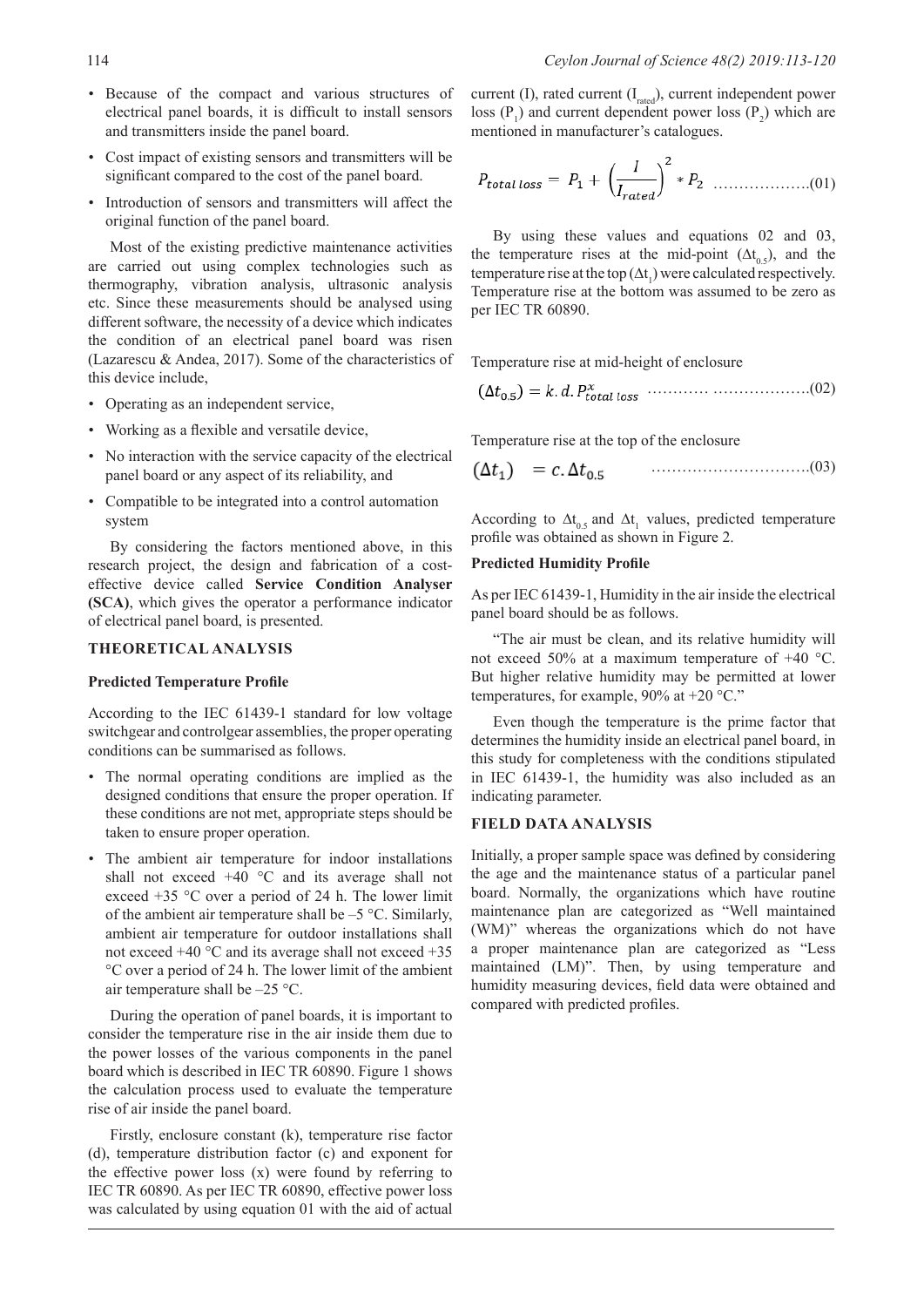

Figure 1: Temperature rise calculation as per IEC TR 60890. Power Loss value and respective enclosure constants should be provided as inputs.



Figure 2: Predicted temperature profile with enclosure height of the Panel Board as per IEC TR 60890. Enclosure height is considered as a unit measurement.

# **Selection of Sample Space**

Table 1 shows the selected sample space.

**Table 1:** Sample space for the field data collection

| Age of the panel<br>board | <b>Maintenance</b><br>status | Organisation             | Name of the panel board | <b>Current</b><br>Rating (A) | Size (WxHxD)<br>(mm)          |
|---------------------------|------------------------------|--------------------------|-------------------------|------------------------------|-------------------------------|
| Below 05 years            | <b>WM</b>                    | DCSL                     | ATS panel               | 3200                         | $600 \times 2125 \times 1250$ |
|                           | LM                           | Ocean Lanka $(OL-2)$     | The main incoming panel | 2500                         | 800 x 1925 x 1250             |
|                           |                              |                          | Distribution panel      | 3200                         | 800 x 1925 x 1250             |
|                           |                              |                          | <b>MSB</b>              | 800                          | $400 \times 1925 \times 650$  |
| Between 05 to             | WM                           | $KIK - 01$               | Bus-bar panel           | 400                          | $200 \times 2125 \times 650$  |
| 10 years                  |                              |                          | Capacitor Bank          | 250                          | $400 \times 2125 \times 650$  |
|                           | LM                           | Ocean Lanka $(OL-01)$    | 1000A Sub Panel 01      | 1000                         | 400 x 1925 x 850              |
|                           |                              |                          | 1000A Sub Panel 02      | 1000                         | 600 x 1925 x 850              |
| More than 10              | <b>WM</b>                    | $YKK - 01$               | ATS panel               | 1250                         | 800 x 2125 x 1050             |
| years                     | LM                           | Packages Lanka Ltd - PLL | 630 A change over panel | 630                          | 600 x 1925 x 850              |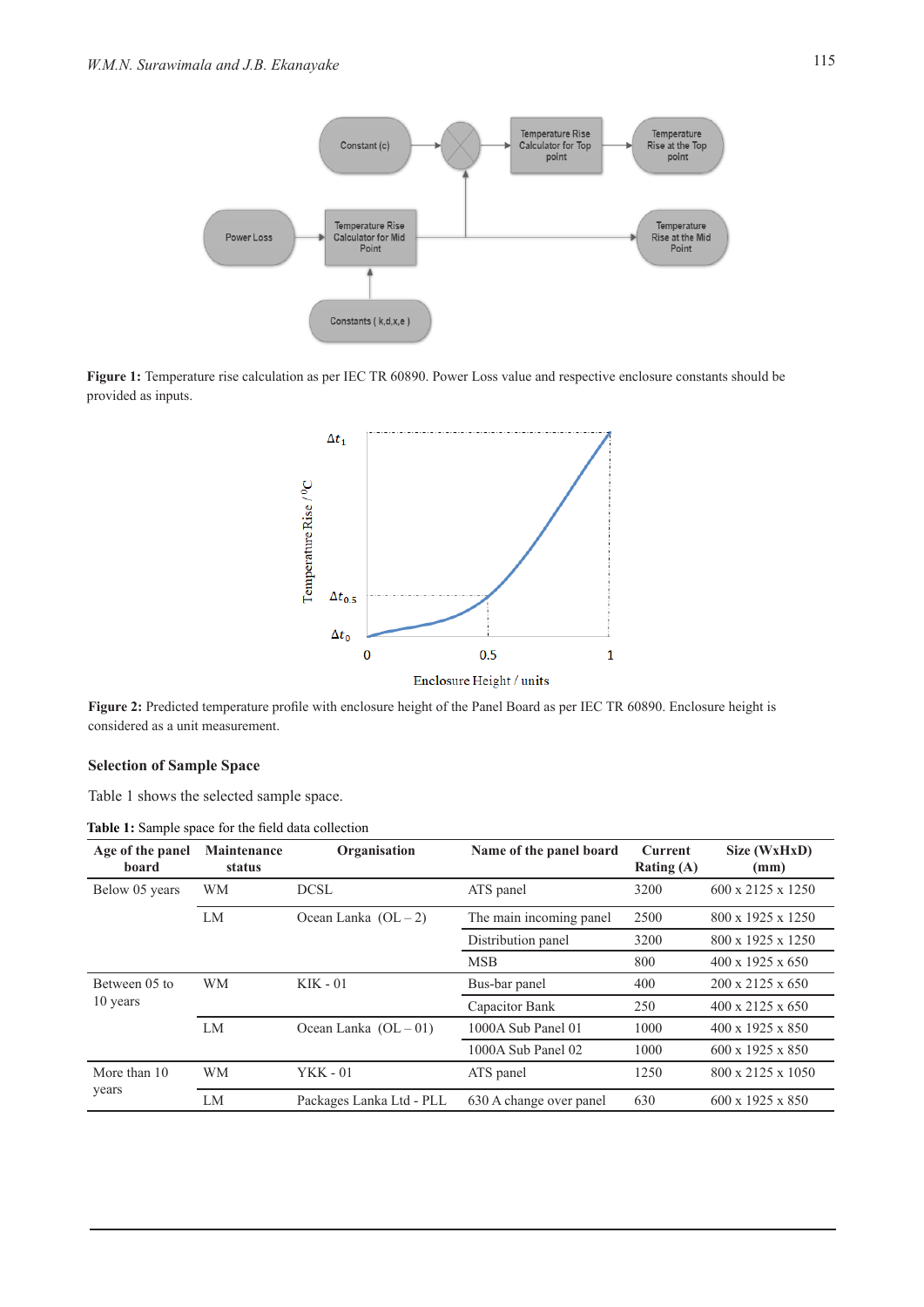## **Temperature Variation**

By using three different temperature measurement devices, average temperature (in five minutes period) of the air inside the panel at the bottom, the middle and the top were observed and recorded. The characteristics of the temperature measurement devices are given in Table 2.

Then, predicted temperature profile and actual temperature profile were compared, and observations were made as given in Table 3 for the selected sample space.

By considering the results, a normalised temperature variation with respect to predicted temperature variation was obtained as per equation 04.

# $\textit{Normalized Temperature Value} =$ Actual Temperature Value **Predicted Temperature Value** ......(04)

 Normalised temperature profiles with respect to the enclosure height are depicted in Figure 03 for the sample space. Regardless of the actual height of the panel board, it is considered that the height of the panel is equal to 1 (Top point = 1, Mid-point =  $0.5$  and Bottom point = 0).

According to Figure 3, the following observations have been made and an appropriate colour code was used to depict the condition of the electrical panel board.

Starting point of various graphs deviated from 1. Even though, the temperature rise of the bottom is assumed to be zero as per IEC TR 60890, there can be a small rise due to factors such as ground temperature, the

**Table 2:** Characteristics of temperature measurement devices.

temperature in the metallic plinth etc.

- If the condition of the electrical panel board is poor, the temperature variation deviates upwards with respect to the unit step function (highlighted in **RED** colour).
- If the condition of the electrical panel board is better, the temperature variation deviates downwards with respect to the unit step function (highlighted in **GREEN** colour).
- If the condition of the electrical panel board is good, the temperature variation deviates around the unit step function (highlighted in **YELLOW** colour).

## **Humidity Variation**

For the sample space, humidity value at the mid-point of the enclosure was taken and recorded. Then it was compared with the predicted humidity value with respect to the temperature at the mid-point. The difference between the actual and predicted humidity values was calculated as shown in Table 4.

By considering Table 4, the following observations have been made.

- When the service condition is poor, the difference between the actual and predicted humidity values is more than 5%.
- When the service condition is good, the difference between the actual and predicted humidity values is less than 5%.

| <b>Characteristic</b> | Device with Probes $/$ <sup>0</sup> C | Device with IR sensors $/$ <sup>0</sup> C | Thermal image camera $\ell$ <sup>o</sup> C |
|-----------------------|---------------------------------------|-------------------------------------------|--------------------------------------------|
| Accuracy              | 〔士〕                                   | $(\pm)$ 2                                 | ±) Z                                       |
| Range                 | $-10$ to 50                           | $-35$ to 500                              | $-20$ to $250$                             |
| Resolution            |                                       |                                           |                                            |

**Table 3:** Observations of temperature data analysis.

| <b>Observation</b>                                    | <b>Name of the Installation</b> |
|-------------------------------------------------------|---------------------------------|
| Theoretical values and field data coincide each other | $KIK - 01, YKK - 01$            |
| Theoretical values are below the field data           | $OL - 01$ , $OL - 02$ , PLL     |
| Theoretical values are above the field data           | DCSL.                           |



**Figure 3:** Normalized temperature results.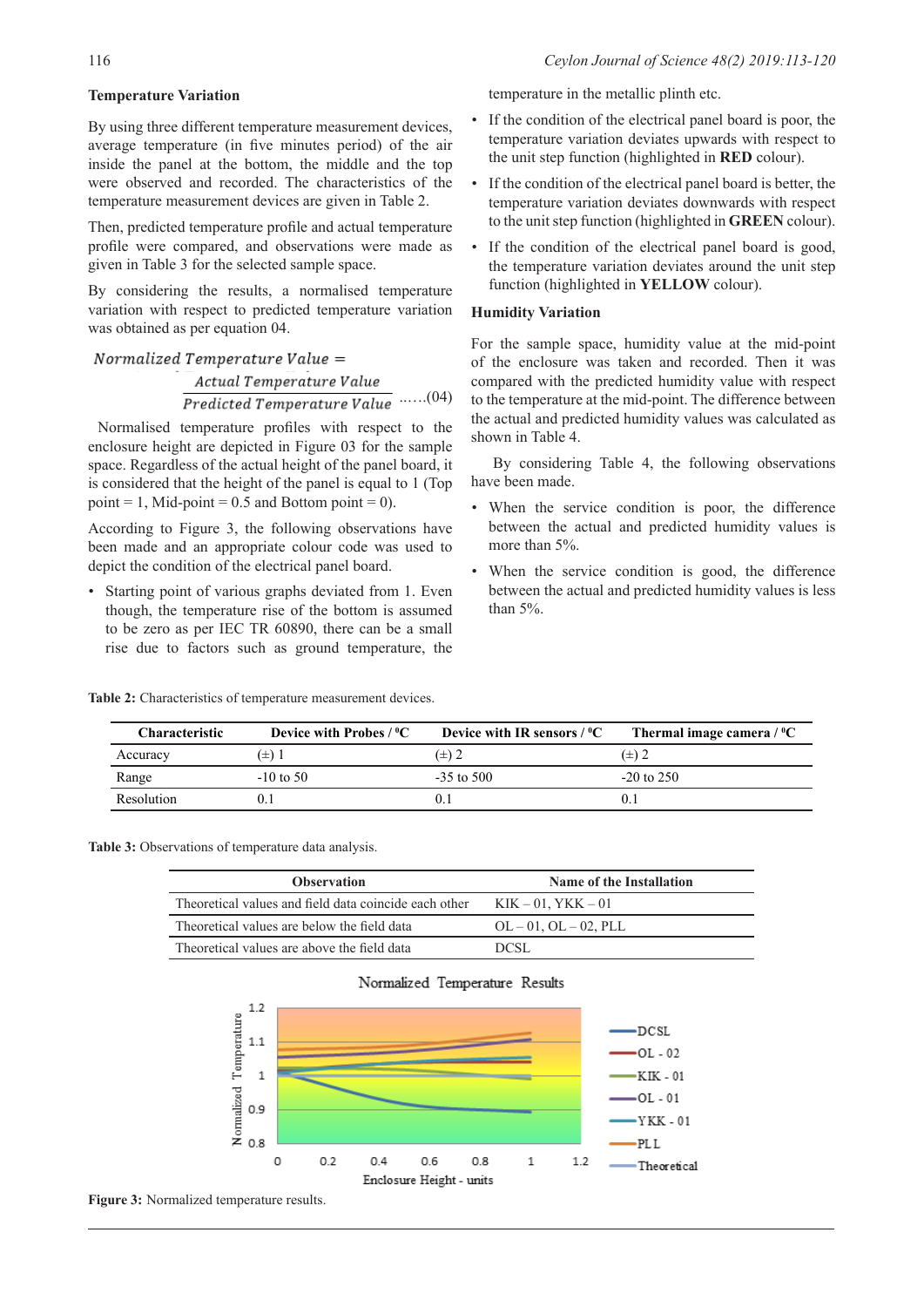# **IMPLEMENTATION OF SERVICE CONDITION ANALYSER**

By considering the theoretical and practical results, Service Condition Analyser (SCA) was designed and fabricated. The temperature and humidity inside the panel board and operation of the switchgear and controlgears were considered as the parameters which reflect the condition of the panel board. A programmable logic controller (PLC), temperature sensors with 4-20 mA converters and humidity sensors were used to arrange the complete setup for analysing the service condition. Service status on temperature, humidity and wear  $&$  tear condition were given as the output of SCA.

## **Service Status on Temperature**

To compare the deviation between normalised temperature variations with unit function,  $D_{rms}$  value was calculated by using equation 05.

$$
D_{rms} = \sqrt{\frac{(T_{0n} - 1)^2 + (T_{0.5n} - 1)^2 + (T_{1n} - 1)^2}{3}}
$$
...(05)

where  $T_{0.5}$ ,  $T_{0.5}$  and  $T_{1n}$  are normalized temperature values

**Table 4:** Observations of humidity data analysis.

at the bottom, the mid-point and the top respectively**.** By considering the observation from the field data collection, the following method stipulated in Table 5 was used as the decision making logic**.**

#### **Service Status on Humidity**

By considering the humidity difference percentage with respect to the predicted humidity value, the condition of the electrical panel board was estimated with the aid of the conditions stipulated in Table 6.

#### **Wear and Tear Status**

As per the manufacturer's specification, there is a rated number of operations for switchgear or controlgear. By using the auxiliary contact of the switchgear or control-gear, the number of operations was counted and compared with the rated number of operation as a percentage. This implies the lifetime of the switchgear or controlgear. According to the number of operations, the condition of the switchgear or controlgear was estimated by using equation 06.

Number of Operations ..................(06) Circuit Breaker

| N <sub>0</sub> | Name of the installation | <b>Actual Humidity %</b> | <b>Temperature</b> | <b>Predicted Humidity %</b> | <b>Difference</b> |
|----------------|--------------------------|--------------------------|--------------------|-----------------------------|-------------------|
|                | <b>DCSL</b>              |                          | 27.4               | 75.2                        |                   |
|                | $OL - 02$                | 66                       | 38.6               | 52.8                        | 13.2              |
|                | $KIK - 01$               | 60                       | 34.1               | 61.8                        | $-1.8$            |
| 4              | $OL - 01$                | 65                       | 38.1               | 53.8                        | 11 2              |
|                | <b>YKK - 01</b>          | 53                       | 37.3               | 55.4                        | $-2.4$            |
|                | PLL                      | 74                       | 316                | 66.8                        | 72                |
|                |                          |                          |                    |                             |                   |



| Logic in PLC                                          | The condition of the<br><b>Panel Board</b> | <b>Service Percentage on</b><br>Temperature % |
|-------------------------------------------------------|--------------------------------------------|-----------------------------------------------|
| If $(T_{in} - 1) > 0$ & $D_{rms} > 0.5$               | WORST                                      | 100                                           |
| If $(T_{1n}-1) > 0 \& 0.5 > D_{rms} > 0.25$           | <b>POOR</b>                                | $75 + ( (Drms - 0.25) * 100 )$                |
| If $(T_{1n}-1) > 0 \& 0 < D_{rms} < 0.25$             | <b>GOOD</b>                                | $50 + Drms * 100$                             |
| If $(T_{1n}-1)$ < 0 & 0 < D <sub>rms</sub> < 0.25     | GOOD.                                      | $25 + (0.25 - D_{rms}) * 100$                 |
| If $(T_{1n} - 1)$ < 0 & 0.5 > D <sub>rms</sub> > 0.25 | <b>BETTER</b>                              | $(0.5 - Drms) * 100$                          |
| If $(T_{in} - 1)$ < 0 & D <sub>rms</sub> > 0.5        | <b>BEST</b>                                | 0                                             |



| Logic in PLC                             | The condition of the<br><b>Panel Board</b> | <b>Service Percentage on</b><br>Humidity %       |
|------------------------------------------|--------------------------------------------|--------------------------------------------------|
| If the difference $1 < 5\%$              | GOOD                                       | (The Humidity Difference) $\times$ 50            |
| If the $5 <$ difference $  < 10\%$       | POOR.                                      | $50 +$ (The Humidity Difference) - 5 $\times$ 50 |
| If the $\vert$ difference $\vert$ > 10 % | WORST                                      | 100                                              |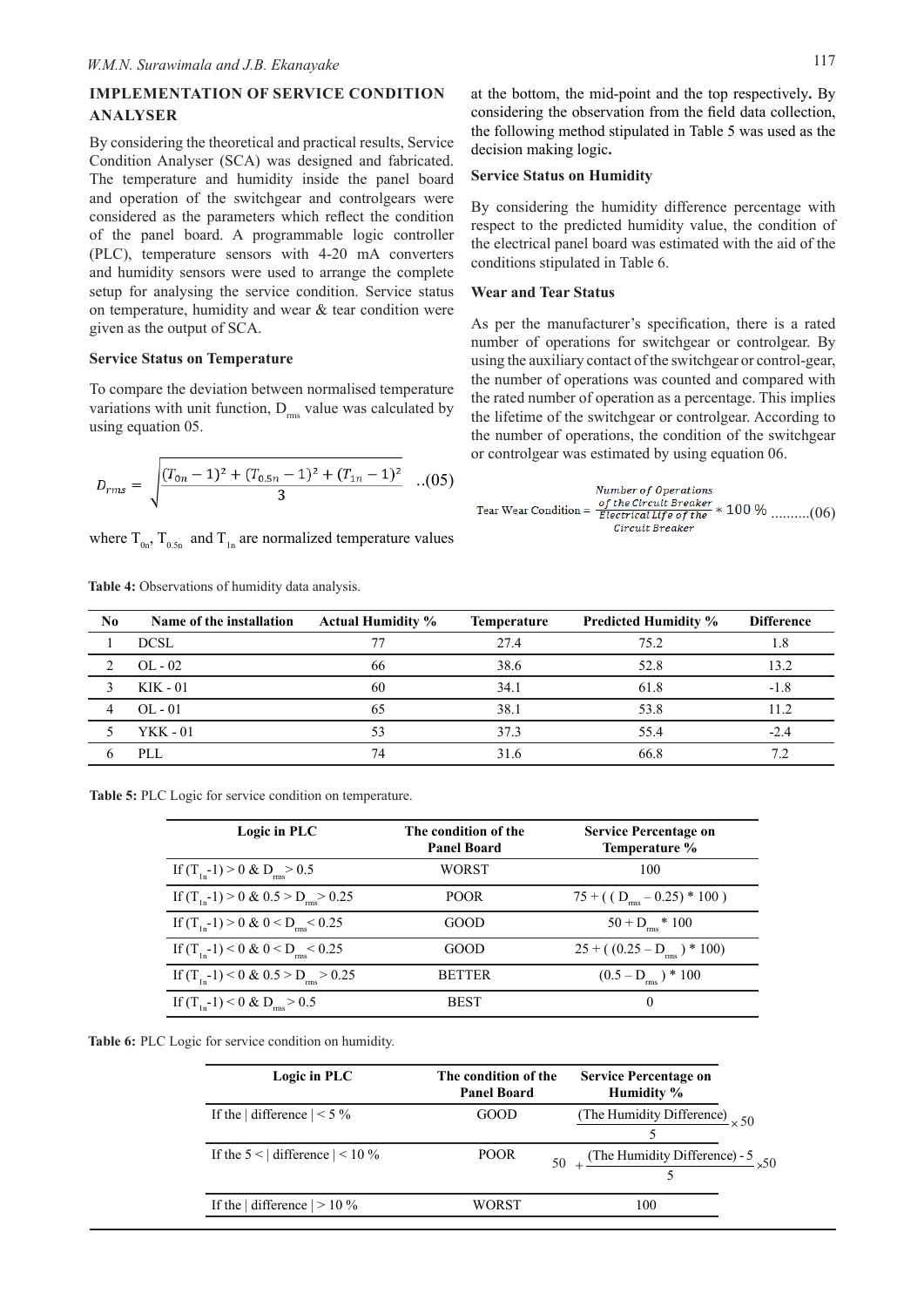Also, monitoring of a number of tripping activities is an important aspect to understand the nuisance tripping of the system. The frequency of the tripping activity is calculated inside the PLC to give an indication to the operator to mitigate unwanted tripping. If the frequency of tripping increases, that gives an indication that there could be other issues like loose connections in the panel boards.

#### **Status of the Surge Protective Device (SPD)**

Surge Protective Device (SPD) is one of the important devices in an Electrical Panel Board which is there to provide a grounding path to the surges that are entering the distribution system. By using the auxiliary output of a SPD, the condition of the SPD is merged with the SCA to provide information about the availability of the SPD.

### **VERIFICATION**

To validate the proposed Service Condition Analyser (SCA), a test setup was established and the results were obtained. A sample test panel, a control panel with SCA, a current injector and a test bench were the main parts of the test setup and shown in Figure 4.

For the testing purpose, a sample panel board was developed with a single feeder along with a Moulded Case Circuit Breaker (MCCB) which has a thermal rating of 250A as depicted in Figure 5.

The above mentioned distribution system was designed as a wall mounting electrical panel board as shown in Figure 6.

## **Test Procedure**

In order to test the developed SCA, such analysers should be installed in a number of panel boards which are having different operational and ageing profiles and leave there for a longer period of time. As this is not practical, the panel board was stressed by sending a current greater than its rated value. This is to simulate the stressed condition which occurs due to poor maintenance of the panel board. In this condition, the SCA should give a service status in POOR region which is corresponding to RED colour area of the service status plot. The following procedure was followed to obtain the test results.

- **Step 01**: Initially the test set-up was established and the test bench and the current injector were powered up.
- **Step 02**: Current injector output was gradually increased with an interval value of 25A from 0 to 300A. For a particular current value, the test was performed for 15 minutes.
- **Step 03**: Then the service status on temperature, service status on humidity and wear & tear status were recorded.
- **Step 04**: Finally the observations were plotted and analysed.

#### **Results**

Initially, service status on temperature was recorded and plotted with respect to the applied current value as depicted in Figure 7.



**Figure 4:** Test setup. It consists of four main parts namely power panel, current injector, control panel with SCA and test bench.



**Figure 5:** Distribution system for test panel. It consists of 250A rated MCCB for test purpose.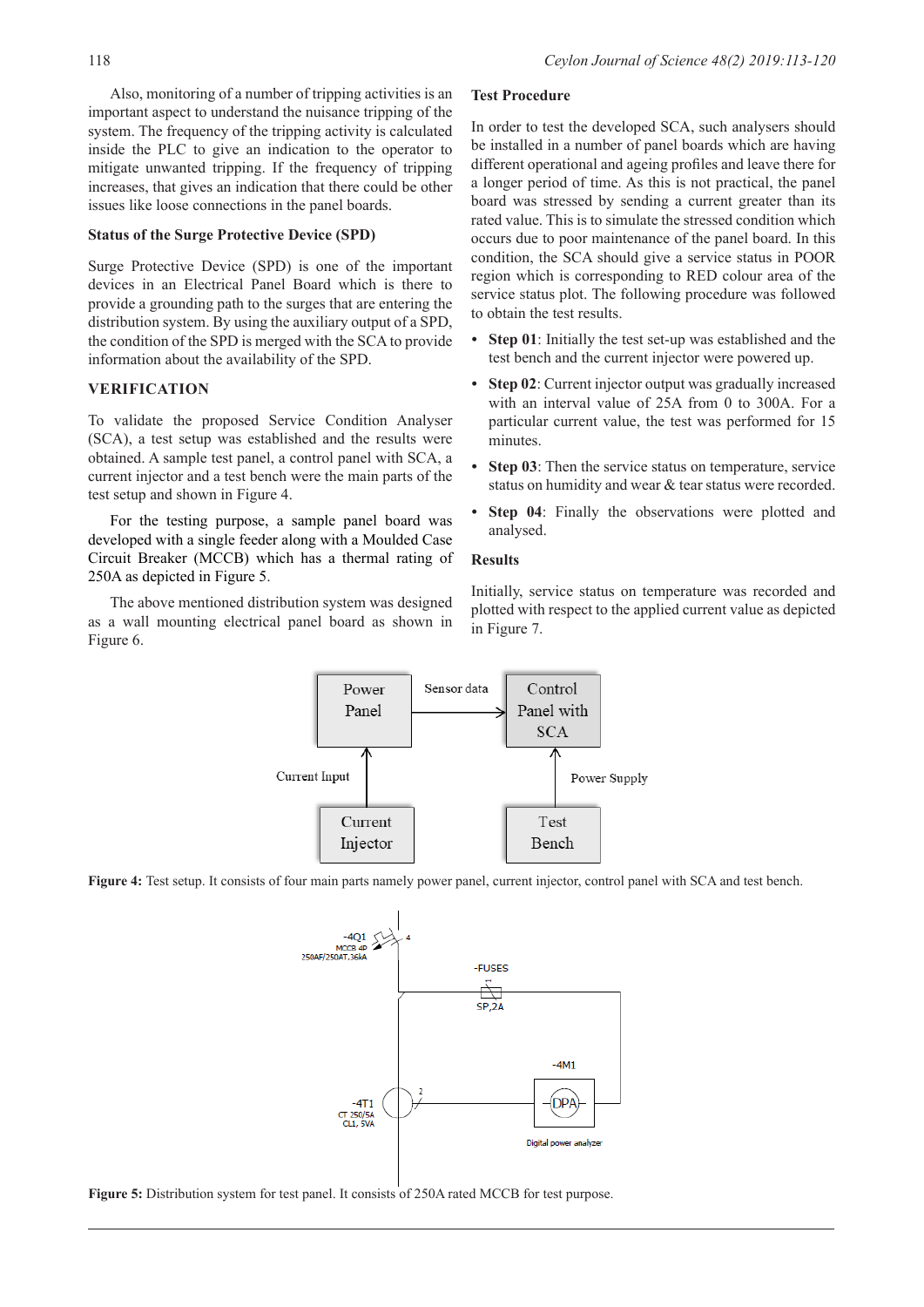

Figure 6: Layout diagram of the test panel board.

Service Status on Temperature



Figure 7: Service status on temperature with respect to the current applied as per Table 4.



Figure 8.

# Service Status on Humidity

Figure 8: Service status on humidity with respect to the current applied as per Table 5.

According to the graph, it shows if the electrical panel board is operated in a stressed condition, the service percentage will increase. This shows the correct trend and indicates to the operator to check the operational condition of the panel board. So by considering the factors mentioned above, it shows that the SCA is showing the correct trend for over temperature conditions.

Then service percentage on humidity were recorded and plotted with respect to the load current as depicted in

According to the graph, it shows if the electrical panel board is operated in a stressed condition the service percentage will increase and shows the correct trend. This indicates to the operator to check the operational condition of the panel board. So by considering the factors mentioned above, it shows that the SCA is showing the correct trend for improper humidity conditions.